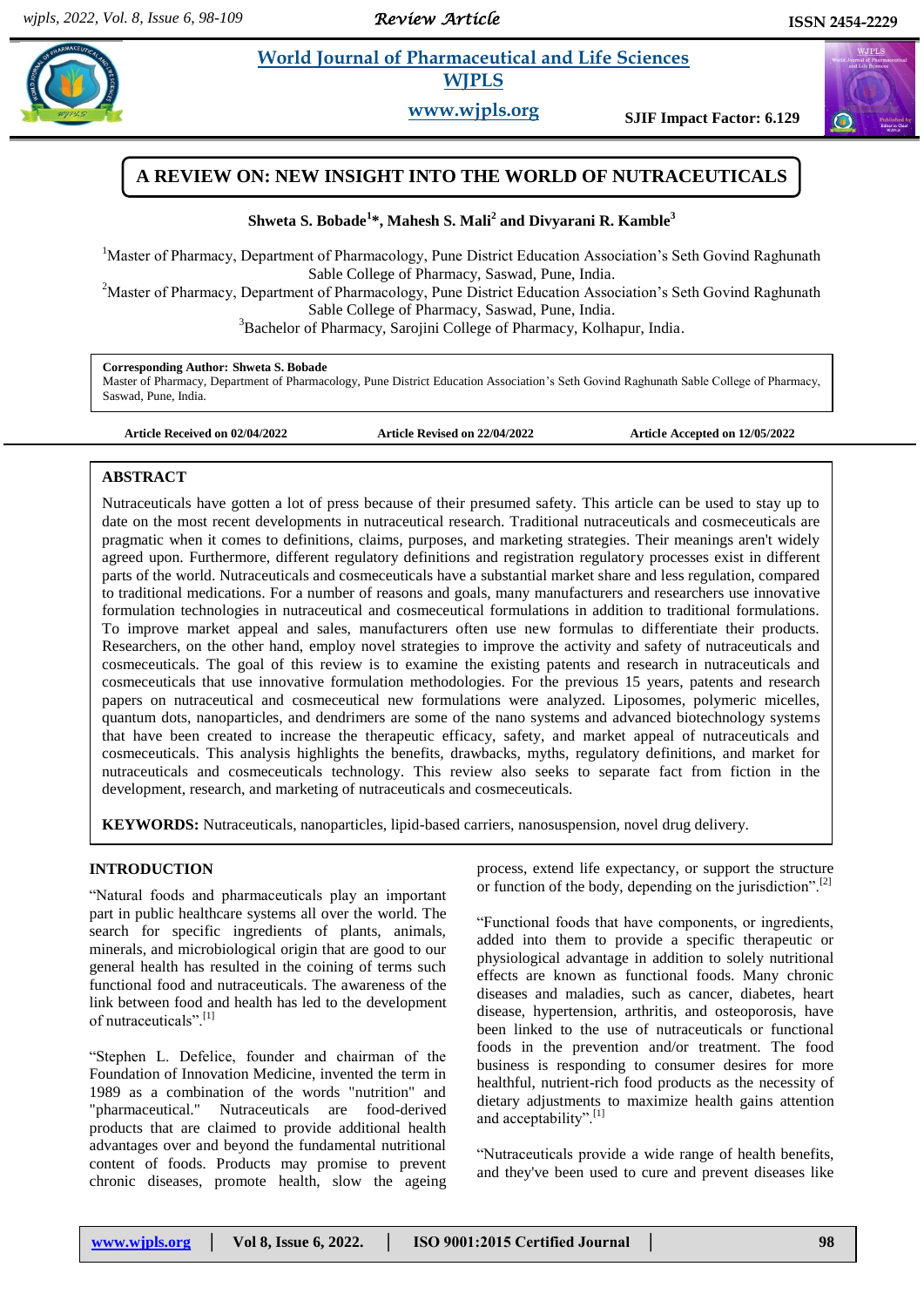cancer, inflammation, hypertension, cardiovascular disease, atherosclerosis, obesity, diabetes, and others. Silymarin, curcumin, vitamin E, docosahexaenoic acid, choline, and phosphatidylcholine are some of the nutraceuticals used to treat and prevent steatosis. Many nutraceuticals, such as gallic acid, caffeine, curcumin, and others, also work as anti-aging and antioxidant agents. Fish oils high in PUFA1 lower the risk of coronary heart disease and improve cognitive function. Nutraceuticals are well-known for their anticancer properties; as a result, several nutraceutical substances, such as epigallocatechin gallate, curcumin, pomegranate, and others, are used to treat various cancers, including breast cancer, prostate cancer, and other types of cancer".<sup>[3]</sup>

"The cost of medical care has risen considerably as a result of growing demand for health care. As a result, patients have tried to improve their quality of life by eating more vegetables, fruits, and other plant foods, taking dietary supplements or nutraceuticals, or replacing chemotherapy or radiotherapy with nutritional therapy or phytotherapy. Manufacturers, marketers, and allied licensed professionals have expanded in response to the rising demand for nutraceuticals, phytonutrients, and therapeutic services".<sup>[4]</sup>

Clinical test findings from animal testing and studies are required in the pharmaceutical development process for verification of therapeutic effects. However, there was no verification procedure for foods in the prevention of diseases in the past. However, as the composition of food has been scientifically established to induce lifestylerelated disorders, it has become a social issue in recent vears. $^{[4]}$ 

"The health benefits of nutraceutical products include lowering the risk of cancer and heart disease, as well as preventing or treating hypertension, high cholesterol, excessive weight, osteoporosis, diabetes, arthritis, macular degeneration (which leads to irreversible blindness), cataracts, menopausal symptoms, insomnia, diminished memory and concentration, digestive upsets and constipation, and headaches; other products are marketed as cures for cancer and heart disease".<sup>[4]</sup>

"The concept of Nutraceuticals has started to be acknowledged as one of the measures for preventing diseases".[4]



**"Fig. 1: Concept of Nutraceuticals".[4]**

#### **Need and Objectives of Nutraceuticals**

- "A growing percentage of people are concerned about rising healthcare expenditures.
- People who are dissatisfied with pharmaceuticals' ability to promote health are turning to nutraceuticals to help them enhance their health and avoid chronic disease.
- Health-care providers realize that our extensively processed food supply, which is derived from crops farmed with chemical fertilizers, pesticides, herbicides, and frequently genetically engineered seeds, lacks the nutrients required for optimal health.
- People who believe in prevention rather than cure.
- People with chronic diseases for which allopathic therapy has failed to provide a remedy.
- Patients who are financially disadvantaged". [2]
- "Improve overall health, boost energy, relieve anxiety
- Improve mental clarity, enhance sleep quality and quantity
- Prevent chronic diseases, reduce drug cravings
- Delay the aging process, increase life expectancy
- Support and regulate bodily functions"<sup>[5]</sup>
- "For many of us, getting appropriate nutrients from regular diet is impossible.
- Second, we live in a highly toxic environment, one that is rife with pollution and pesticides, disrupting our bodies' ability to manage it.
- Consider the slew of new diseases that are plaguing us: chronic fatigue, Epstein-Barr, this is a more rational method, rather than relying on antibiotics that have lost their potency, to improve our system or terrain.
- Because medications are not natural to the body, they often have adverse effects, however good quality supplementation that can be absorbed and utilized by the body can genuinely strengthen and provide vitality.
- Many diets are high in phenolics and are ingested on a daily basis by humans.
- They have very little side effects.
- They have a lengthy half-life and are quickly absorbed in the intestine upon intake.
- They are available without a prescription and do not require an appointment with a health care practitioner.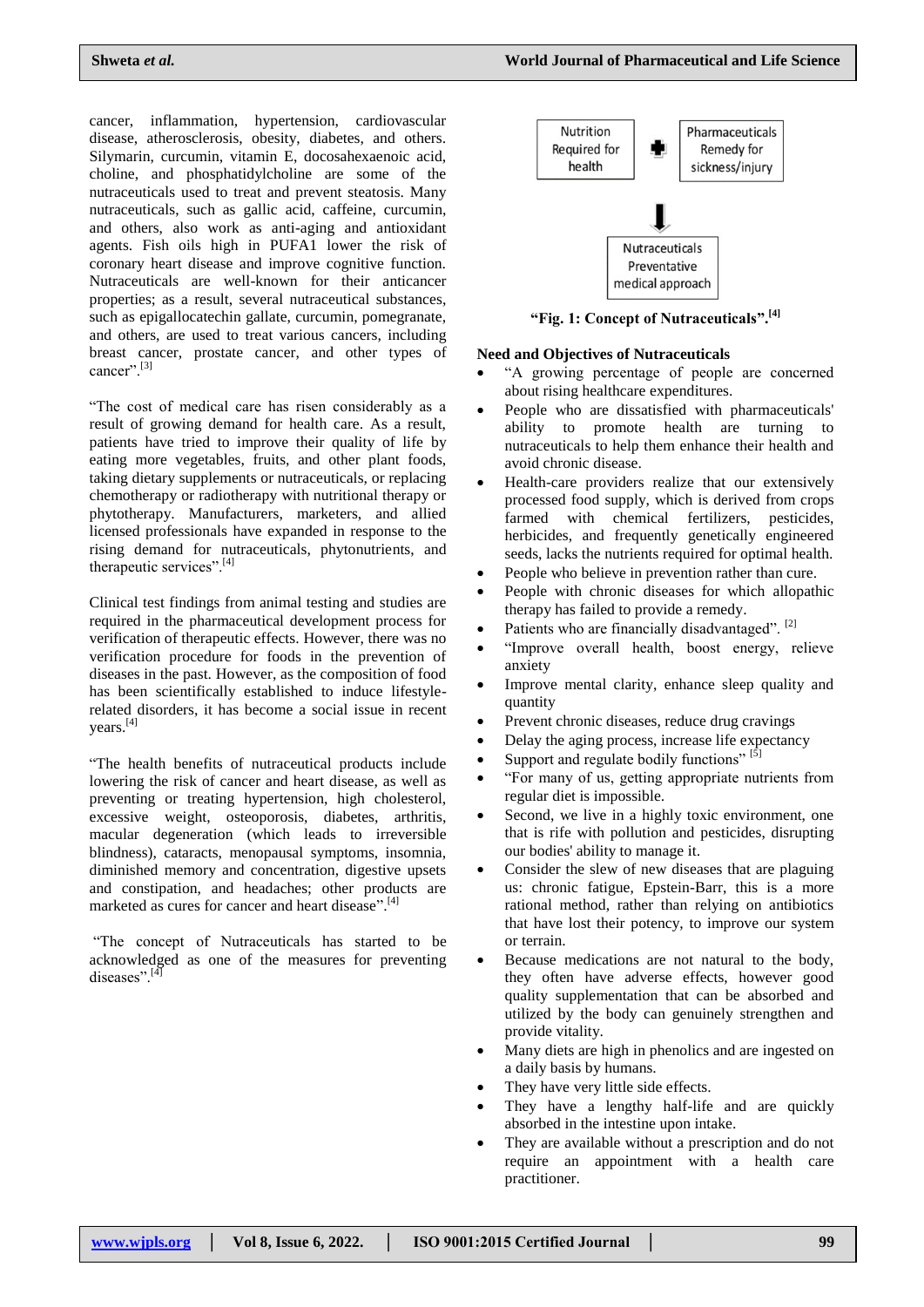- Many people believe that this method is more natural than taking pharmaceutical medications. Dietary supplements, they believe, will make them feel stronger and healthier, offer them more energy, and help them avoid disease.
- When traditional treatments for their specific conditions fail, some people resort to these products". [4]

### **Role of Nutraceuticals in Various Diseases**



**"Fig. 2: Role of Nutraceuticals in various diseases".[6]**

"Eating fruits and vegetables reduces the risk of diseases of the esophagus, stomach, lungs, endometrium, oral cavity, pancreas, throat, and colon, according to research." Among the most important phytochemicals are allium compounds, beta carotene, dietary fibers, flavonoids, folic acid, D-limonene, dithiolthiones, indole-3-carbinol, inositol hexaphosphate, isoflavones, isothiocyanates, lutein, lycopene, phytosterols, selenium, saponins, vitamin C, Fast-food intake adds to a high prevalence of lifestyle concerns such as obesity, atherosclerosis, and heart disease because the contemporary human diet is heavy in carbs and saturated fats.". $[6]$ 

"Cardiovascular disease (CVD) is a term used to describe a collection of disorders that affect the heart and blood vessels. Low consumption of fruits and vegetables has been linked to an increased risk of cardiovascular disease. A diet rich in vegetables and fruits has been shown in several trials to reduce the risk of cardiovascular disease. Nutraceuticals such as minerals, vitamins, dietary fiber, antioxidants, and omega-3 polyunsaturated fatty acids, as well as physical activity, are advised for the prevention and treatment of CVD. Flavonoids are also beneficial in the prevention of heart disease. By inhibiting angiotensin-converting enzyme and cyclooxygenase enzymes, they diminish platelet aggregation.".<sup>[6]</sup>

"Alzheimer's disease (AD) is a degenerative neurological disorder and the most common form of dementia. There is no cure for this illness, and it will eventually kill you. Turmeric, curcumin, lutein, lycopene, and carotene are examples of nutraceutical antioxidants that can help prevent disease by reducing oxidative stress."<sup>[6]</sup>

"Antioxidant qualities in carotenoids can help prevent cancer." Lycopene and other carotenoids play a role in cancer prevention. Lycopene-rich vegetables and fruits reduce oxidative stress and DNA damage, making them anti-cancer. Lycopene is found in tomatoes, pink grapefruit, guava, watermelon, and papaya. Pectin, a soluble fibre found in apples, has been demonstrated to aid in the prevention of prostate cancer by blocking cancer cells from adhering to other cells in the body."<sup>[6]</sup>

"Obesity is a global health problem that causes a variety of serious medical conditions, including congestive heart failure, hypertension, angina pectoris, hyperlipidemia, osteoarthritis, respiratory difficulties, cancer, and infertility." One of the primary causes of obesity is the consumption of high-fat foods. The potential of nutraceuticals in the treatment of obesity is now being investigated."<sup>[6]</sup>

### **New Insight into the World of Nutraceuticals**

"Formulations for nutraceuticals are limited by a number of issues that reduce their efficacy. Low solubility, poor permeability, rapid metabolism, short half-life, and other issues plague many natural active substances".<sup>[7]</sup> "Curcumin, for example, has a low solubility, poor oral bioavailability, limited tissue distribution, a short halflife, and a fast metabolism".<sup>[8]</sup> "Additionally, Epigallocatechin Gallate (EGCG) is a bioactive molecule found in green tea that possesses antioxidative and hypolipidemic properties, making it a vasculoprotective agent".<sup>[9]</sup> "However, due of its rapid breakdown in the gut and low solubility, EGCG's applications are limited".<sup>[9]</sup> "These kinds of obstacles, which put nutraceuticals' survival in jeopardy, drive scientists and formulators to develop new ways to improve nutraceutical safety and efficacy".[7]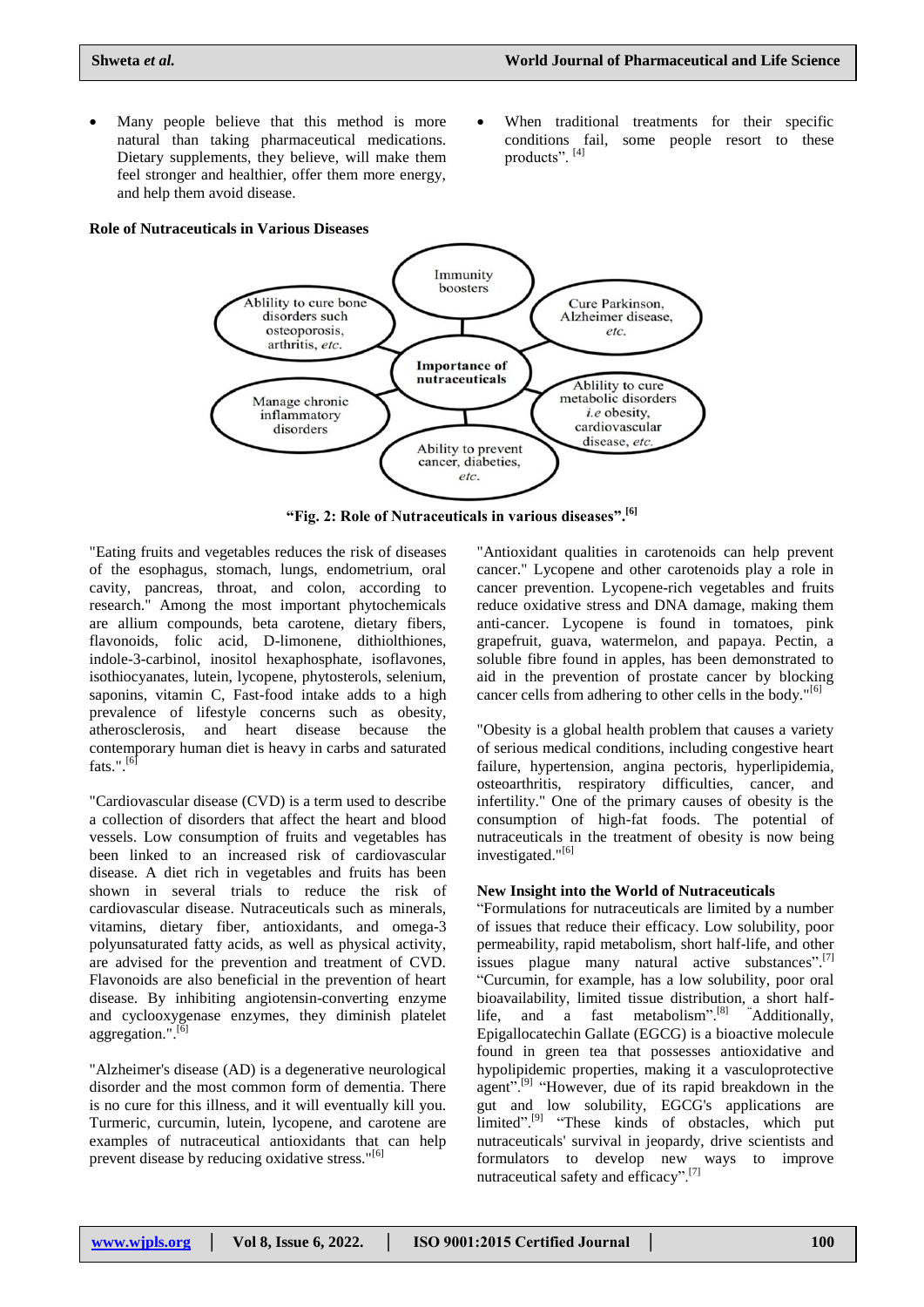"Drug delivery is the process of effectively and safely introducing an active medicinal ingredient into the body. Due to its complex nature, high price, and time commitment, the introduction of innovative delivery technologies to the nutraceutical industry has been delayed. As a result, traditional forms have been in use for many years, yet, as previously stated, they have numerous flows"  $[3]$ numerous flaws".

### **1. Nanoparticle**

"A nanoparticle is a particle with three nanoscale dimensions ranging from one to one hundred nanometers (nm)".<sup>[10]</sup> "The electrical, mechanical, physical, and chemical properties of the newly produced nanoparticles are radically different". [10] "In the field of drug delivery, nanotechnology has acquired a lot of traction. Nanotechnology has become widely used in the field of nutraceuticals in recent years".  $\left[11\right]$  "In a water-in-benzyl alcohol emulsion medium, Facchi et al. produced encapsulated curcumin nanoparticles made of N, Ndimethyl chitosan, N, N, N-trimethyl chitosan, and sodium tripolyphosphate. This system overcame the low solubility, high crystallinity and poor oral bioavailability of curcumin. Semyonov et al. increased its bioavailability and solubility by putting genistein into enzymatically produced dextran nanoparticles, Genistein is an isoflavone with anti-inflammatory and antioxidant effects". [3]



**"Fig. 3: Nanoparticles" [13]**

"Because NPs are not simple molecules, they are made up of three layers: (a) the surface layer, which can be functionalized with small molecules, metal ions, surfactants, and polymers. (b) The shell layer, which is chemically and physically distinct from the core, and (c) the core, which is the NP's central component and commonly refers to the NP itself (Shin et al., 2016). Due to their unique features, these materials have piqued the curiosity of researchers from various disciplines".<sup>[12]</sup>

# **2. Nanospheres and Nanocapsules**

"Nanospheres and nanocapsules are both polymeric nanoparticles having a diameter of less than one mm. A polymeric membrane surrounds a vesicular structure in a nanocapsule. Nanocapsules are used to encapsulate the active substance. The active ingredient is disseminated into a dispersed polymeric matrix in nanospheres".<sup>[3]</sup>



**"Fig. 4: Nanosphere and Nanocapsule".[14]**

"Hu et al. Made a polymeric nanoparticle using chitosan conjugation. Curcumin was placed into this system to serve as an antioxidant. Hu et al. also used Fourier-Transform Infrared spectroscopy (FTIR) and proton Nuclear Magnetic Resonance (1 H NMR) to analyze this polymeric system. Dynamic Light Scattering was used to determine particle size and the Poly Disperse Index (PDI) (DLS). Finally, using laser doppler microelectrophoresis and Transition Electron Microscopy (TEM), the zeta potential and shape of nanoparticles were assessed". [3]

### **3.Metal Nanoparticles**

"In the nano size range, metals such as silver (Ag), iron (Fe), zinc oxide (ZnO), and titanium oxide (TiO2) are created. Metal nanoparticles provide a number of advantages, including a large surface area, biocompatibility, and catalytic activity". Furthermore, metal nanoparticles are frequently isolable, dispersible, and reusable catalysts, [15] "with greater selectivity. Metal nanoparticles, such as nano-Ag, nano-ZnO, nano-Cu, and nano-TiO2, can be used as metals or metal oxides. Each one has its own set of dimensions, homogeneity, and aggregative qualities. The biological activity and toxicity of the chemical are influenced by these distinct features".<sup>[16]</sup>



**"Fig. 5: Metal Nanoparticles". [18]**

"Otunola et al. investigated the biological activity (antimicrobial and antioxidant activity) of silver nanoparticles (AgNPs) in three different herbal species: garlic, ginger, and cayenne pepper. AgNPs were used to encapsulate each active component. For garlic, ginger, and cayenne pepper, these metallic nanoparticles had spherical forms with average diameters of 3-6nm, 3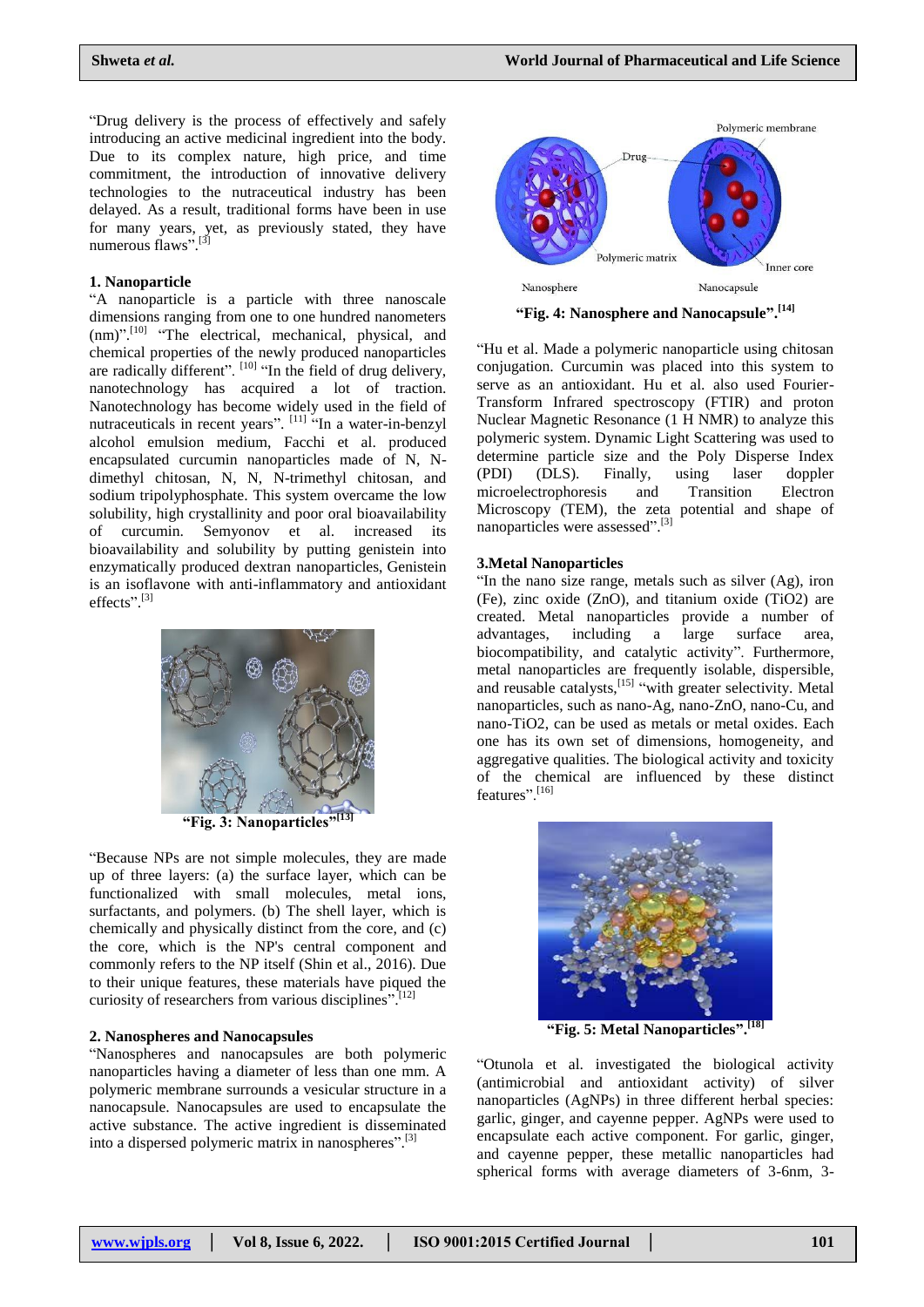22nm, and 3-18 nm, respectively. Ag Nps had more strong antibacterial action against two gramnegative and two grampositive bacterial strains, according to the findings. In addition, antioxidant activity experiments using 1,1diphenyl2picrylhydrazyl (DPPH) and 2,2Azinobis (3ethylbenzthiazoline6sulfonic acid) (ABTS) indicated that AgNps had superior antioxidant activity".[17]

#### **4. Composite Colloidal Nanoparticles**

"Composite nanoparticles with an inorganic core (metal or metal oxide) and an organic shell are known as composite nanoparticles (polymerized monomer, organic molecule, chromophore, etc.). In the late 1990s, Vollath conducted the first trial of composite nanoparticle synthesis. Electronic, magnetic, optical, and biological properties of composite nanoparticles have been discovered. Many trials have been conducted to introduce nanocomposites into the nutraceutical business in order to improve nutraceutical efficacy. Jia et al., for example, used zinc oxide nanoparticles and carboxymethyl cellulose to coat pomegranate arils. Pomegranate's anticancer, anti-inflammatory, and antioxidant properties were increased by this approach. Jia and his colleagues used the DPPH radical scavenging technique to assess antioxidant activity". [3]



"Sun et al. used zein-shellac nanocomposite particles to encapsulate curcumin and control its release. Corn's major storage protein is zein, and shellac is a resin made by the lac beetle. The created zein-shellac nanocomposite performed better in terms of encapsulation, photochemical stability, and thermal stability. Furthermore, the zein to shellac ratio (1:1) was found to be the most efficient against curcumin degradation caused by thermal or UV radiation exposure. In phosphate buffer saline (PBS) and simulated gastrointestinal conditions, Zein shellac nanocomposite was more stable".<sup>[19]</sup>

bioavailability and selectivity of nutraceuticals. Nanohydrogel is typically made in two processes. The polymeric system is first created. Second, the biopolymers that are created are cross-linked. Before the synthesis of the hydrogel system, hydrophilic nutraceutical components are combined with the produced biopolymer. Lipophilic nutraceutical components, on the other hand, are encapsulated in lipid droplets like emulsion or nano-emulsion. Nanohydrogel is a three-dimensional material with a huge surface area and hydrophilic nanoscale networks. As a result, this structure regulates the release of the active ingredient while also improving bioavailability and stability".<sup>[3]</sup>

#### **5. Nanohydrogel**

"Nanohydrogel is a cross-liked polymeric structure that swells in water but does not dissolve in it. It increases the

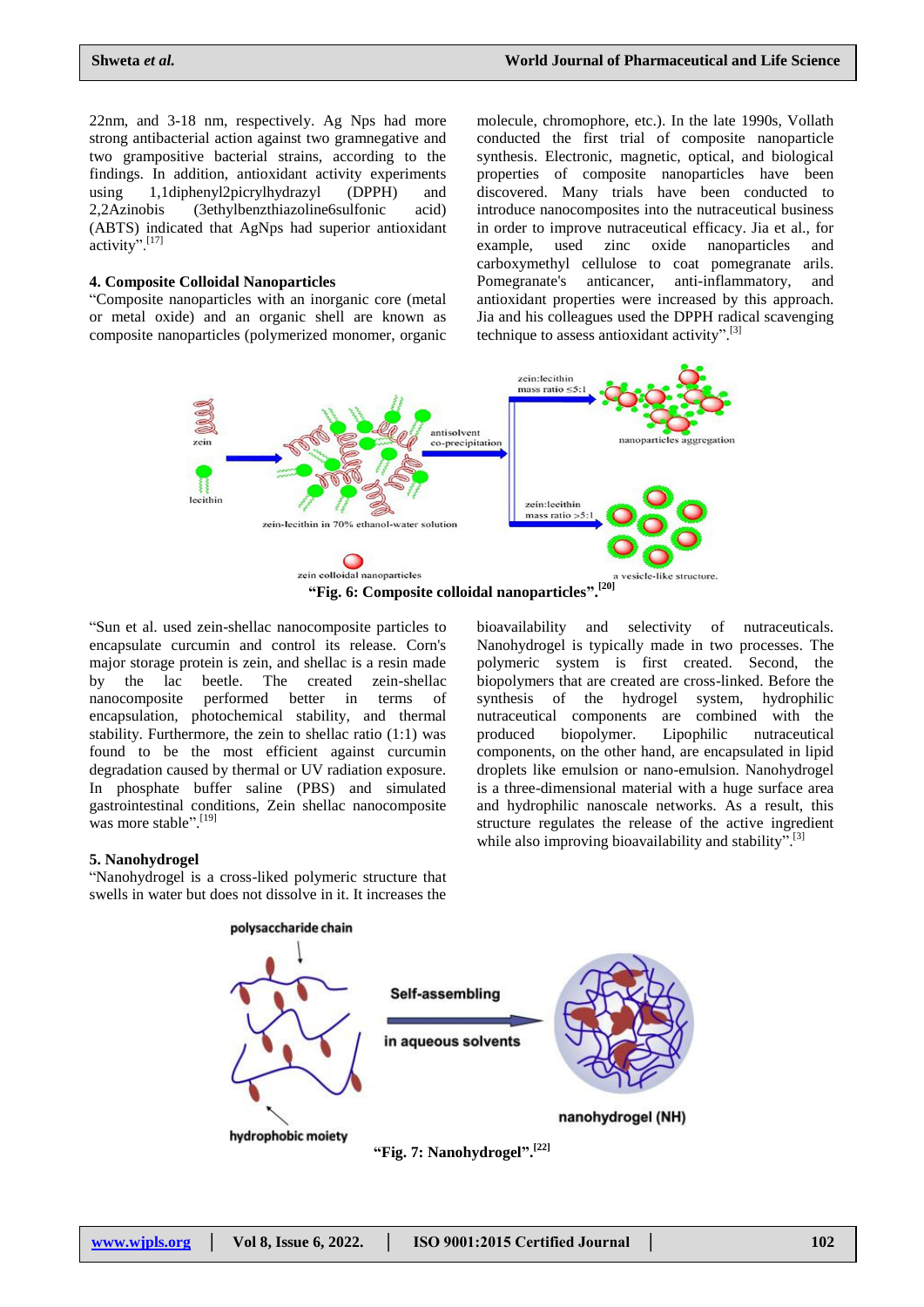"Bourbon et al. produced a chitosan-coated nanohydrogel containing lactoferrin and glycomacropeptide (GMP). The effect of chitosan on active component delivery was investigated in this study. Curcumin and caffeine, respectively, were employed to represent a lipophilic and hydrophilic model. The DPPH assay was used to assess antioxidant effectiveness. The system improved the lipophilic model Helal et al. bioaccessibilities by 72 %. Furthermore, under simulated stomach and intestinal conditions, coated curcumin maintained 70% of its antioxidant activity. Under the same conditions, however, free curcumin lost 68 percent of its antioxidant activity. Coated caffeine and its free form had bio-accessibility of 63 percent and 59 percent, respectively".[21]

#### **6. Lipid Based Carriers 6.1 Liposomes**

"The conventional lipid-based carrier is the liposome. Alec D Bangham prepared it for the first time in 1965. Liposomes are spherical vesicles with an aqueous cavity and a lipid bilayer membrane. The term liposome was coined from two Greek terms: lipid (fat) and soma (soma) (body). Liposomes are categorized according to their size, processing, and lamellarity. First, they were divided into three categories based on their size: small, moderate, and giant. Second, they were divided into two groups based on how they were made: reverse-phase evaporation liposomes and vesicle extruded approach. Finally, based on their lamellarity, liposomes have been classified as mono-lamellar, oligolamellar, or multilamellar vesicles". [3]



**"Fig. 8: Liposomes".[23]**

"Liposomes can shield active substances from breakdown by enzymes. They are also adaptable, biocompatible, and non-toxic carriers. By carrying pharmaceuticals with various physicochemical qualities in their core and lipid bilayer, they have the advantage of dual drug delivery. Liposomes improve the solubility, stability, and bioavailability of hydrophobic medicines. Liposomes, on the other hand, have some disadvantages, including a short half-life, poor stability, low loading capacity, and expensive cost. The reticuloendothelial system removes liposomes quickly".<sup>[3]</sup>

"Natural compounds were loaded into the liposomal system by Gao et al. Furthermore, the method might be made into sustained-release pills, gel powder, lotion, and other dosage forms, according to the patent. Crocin, crocetin, green tea extract, curcumin, resveratrol, panax ginseng extract, -lipoic acid, and/or L-carnitine were among the natural constituents. The developed composition was utilized to treat cancer and improve overall health. Underwood et al. created nanoparticles of entire fruits (black chokeberries, cherries, plums, blueberries, pomegranates, raspberries, cranberries, and/or black elderberries) and encapsulated them in emulsion and/or liposomes, according to another patent. It was stated that the created formulation could help with arthritic pain, diabetes, gout, and other ailments".<sup>[3]</sup>





**"Fig. 9: Solid Lipid Nanoparticles (SLNs) & Nanostructure Lipid Carriers (NLCs)". [24]**

# **6.2.1 Solid Lipid Nanoparticles (SLNs)**

"Solid Lipid Nanoparticles (SLNs) are spherical lipid nanoparticles with a nanoscale size range (around 40 to 1000 nm). Surfactant (0.1 to 30% by weight) and solid fat make up SLNs (0.5 to 5 %). At body and ambient temperatures, they are solid. Furthermore, the type of lipid and surfactant affects particle size, stability, and drug loading. Both hydrophilic and lipophilic medicines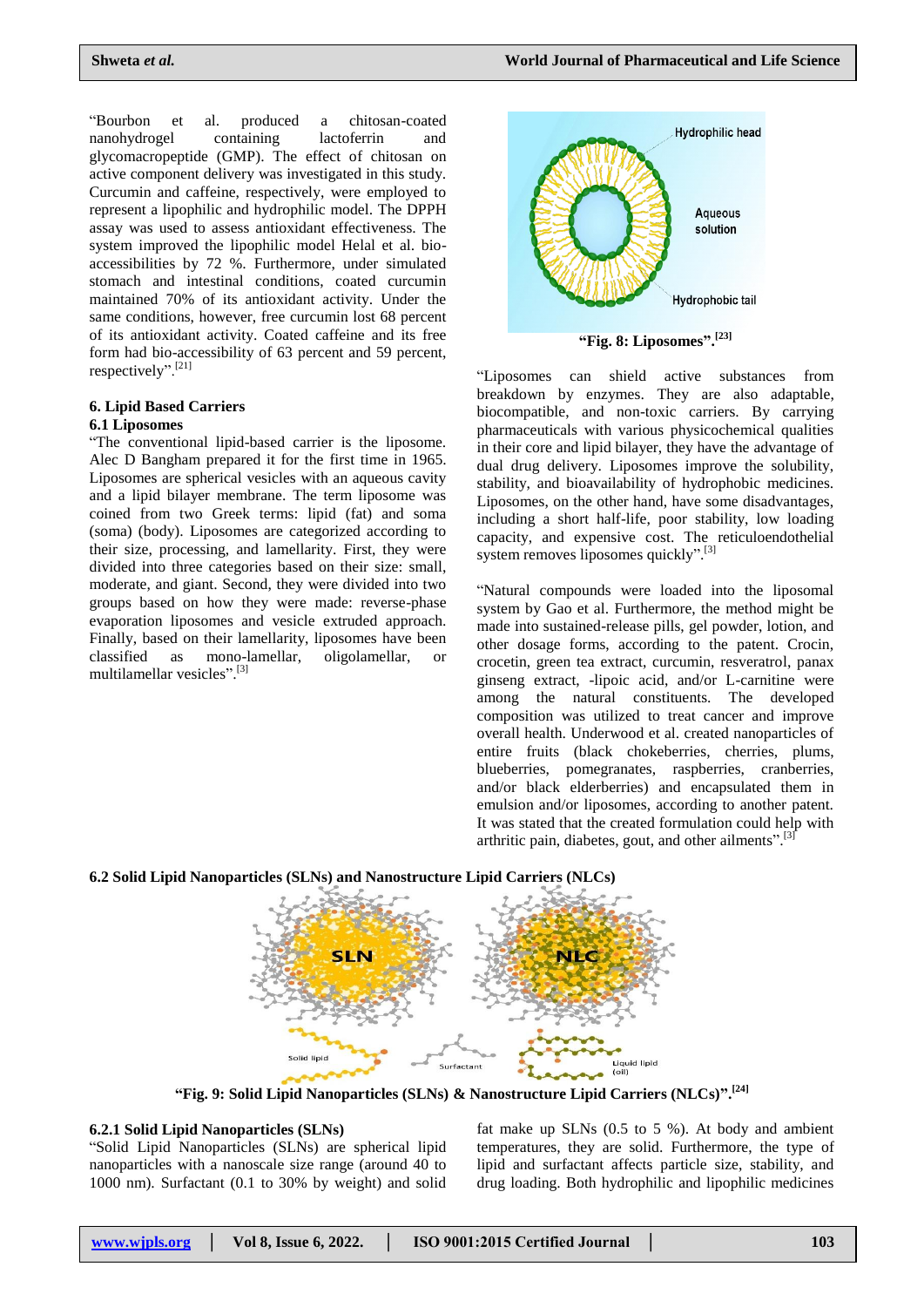benefit greatly from SLNs. However, the drug loading capacity is determined by the lipophilicity of the drug. In addition, system instability during storage and a highwater content have been mentioned as drawbacks".<sup>[3]</sup>

"α-Lipoic acid is a naturally occurring antioxidant that is used in anti-aging topicals. When compared to other antiaging medicines, it has a mild irritant effect. -lipoic acid is also useful for treating fragile areas (area around the eye). Chemical breakdown of -lipoic acid results in a foul odor in topical applications. By adding -lipoic acid into SLNs, Souto et al. were able to alleviate this problem. Furthermore, loaded-lipoic acid has a greater occlusive impact. As a result, the method improved skin hydration while also providing UV protection".<sup>[3]</sup>

# **6.2.2 Nanostructure Lipid Carriers (NLCs)**

"NLCs (Nanostructure Lipid Carriers) are a variant of SLNs. The key difference is that NLCs' lipids are a combination of solid and liquid oils. As a result, NLCs improve medication loading and stability. NLCs were developed in 1999 to address the shortcomings of SLNs, such as poor drug loading capacity and instability (drug expulsion)".<sup>[3]</sup>

"Resveratrol is an anticancer substance found in nature. Resveratrol, on the other hand, has photosensitivity, low solubility, and low oral bioavailability. To encapsulate resveratrol, Neves et al. used SLNs and NLCs. Both technologies improved trans-resveratrol photodegradation protection. NLCs also succeeded in improving resveratrol encapsulation. NLCs also prevented fast crystallization and release in the GI tract. Both approaches clearly increased the oral bioavailability of resveratrol for cancer treatment".<sup>[3]</sup>

### **6.3 Nanoliposome**



**"Fig. 10: Nanoliposome". [25]**

"Nanoliposomes are extremely small lipid vesicles. Increased surface area is achieved by shrinking the liposomal system. As a result, nanoliposome bioavailability is improved. Nanoliposomes are so are commonly utilized in the nutraceuticals business to improve product safety and efficacy. EGCG, for

example, is unstable in water and physiological fluid. As a result, de Pace et al. injected EGCG into mice. To solve this problem, researchers developed nanoliposomes, which are made up of phosphatidylcholine and cholesterol. Nanoliposomes were also coated with chitosan to improve absorption".<sup>[3]</sup>

### **6.4 Nanoemulsion**

"In 1950, the first nanoemulsion was developed. It is a stable, single-phase system. A nanoemulsion is an emulsion with nanoscale droplets (20-600 nm). Oil, water, surfactant, and cosurfactant are the most common components. There are three types of nanoemulsions: water in oil, oil in water, and bi-continuous nanoemulsions. Because of their small droplet size, nanoemulsions are usually translucent dispersions that do not flocculate. Because of their strong solubilization capability, they are ideal for delivering hydrophobic medicines. Nanoemulsions are useful in medication delivery because they increase drug loading capacity, stability, and bioavailability. Nanoemulsions can provide regulated or sustained release".<sup>[3]</sup>



**"Fig. 11: Nanoemulsion". [28]**

"Because it is the precursor of vitamin A, -carotene plays a significant function in improving vision and curing vitamin A deficiency".<sup>[26]</sup> "Because of its poor solubility, -carotene is a hydrophobic nutraceutical that requires a new delivery mechanism. Luo et al. used high-pressure, dual-channel microfluidization to encapsulate -carotene into oilin-water nanoemulsions. Furthermore, employing quillaja saponins and whey protein isolate as emulsifiers improved its water dispersibility and stability. The particle size, zeta potential, and PDI were measured using a static light scattering technique by Luo and the rest of the team. Optical and confocal fluorescence microscopy were also used to examine the microstructure of the nanoemulsion".[27]

#### **7. Biopolymer Nanoparticles**

"Biopolymers are natural-source polymers such as proteins, polysaccharides, and nucleic acids. Furthermore, they have been divided into inclusions, hydrogels, and polyelectrolyte complexes depending on their structure. Their particle size is thought to be a crucial component that influences physicochemical properties, encapsulation, GIT stability, and active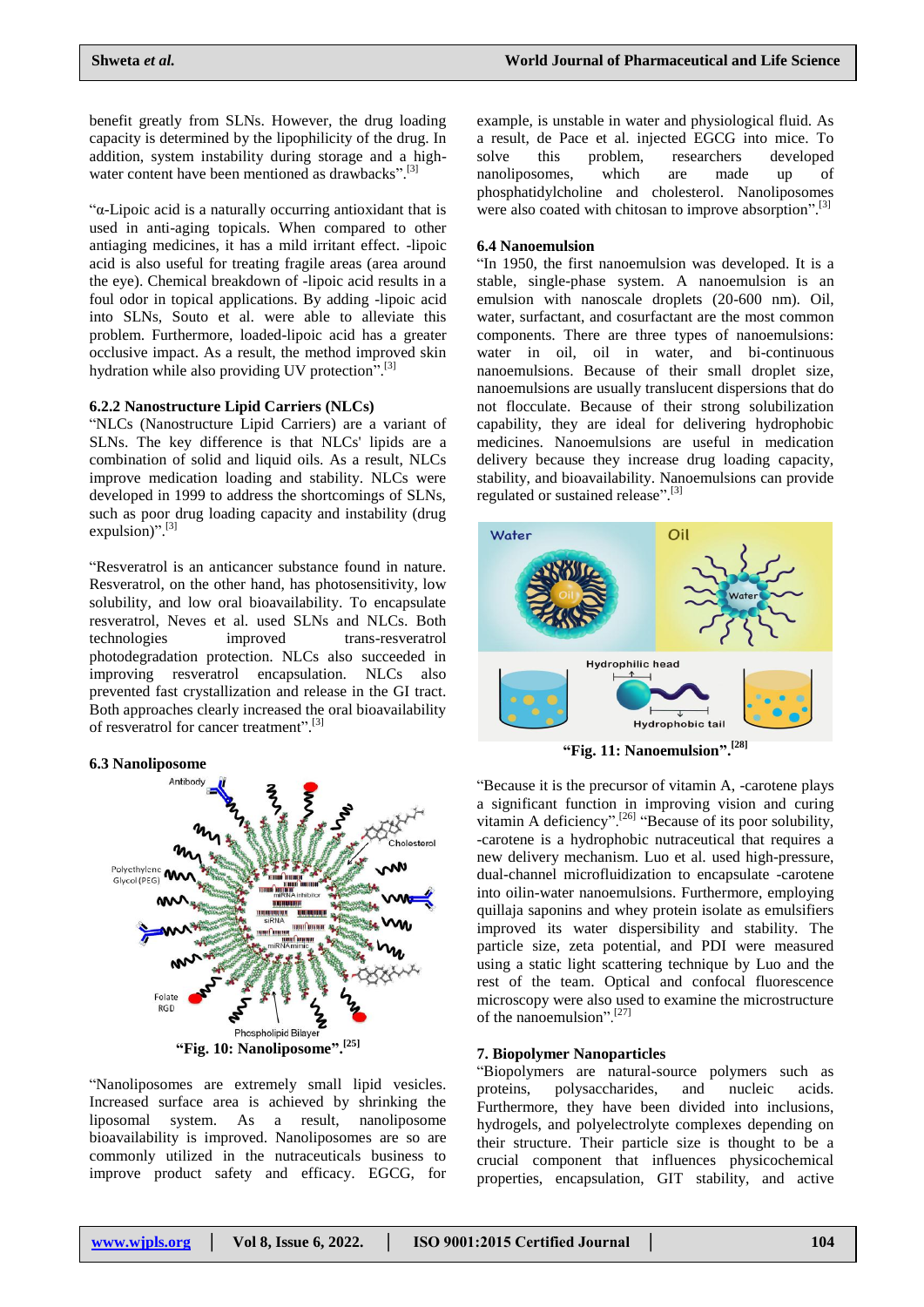ingredient absorption. Biopolymer nanoparticles are biodegradable, non-toxic, and biocompatible, making them ideal for clinical use. Proteins are also extremely stable and have a high binding capability. As a result, protein-based nanoparticles offer a promising paradigm for medication delivery. Casein, collagen, zein, elastin, silk fibroin, and a variety of other proteins have been used to make nanoparticles".<sup>[3]</sup>

"Patel et al. created zein-quercetin colloidal composite nanoparticles to address many of the issues associated with quercetin, including poor water solubility, low bioavailability, and substantial intestinal degradation. Quercetin is a flavone found in nature that has anticancer, antiviral, and antioxidant properties. This research found that this approach increased quercetin's molecular stability against pH degradation and UV irradiation while also providing significant antioxidant activity. To increase their physical and chemical properties, as well as their safety and efficacy, biopolymer nanoparticles can be conjugated or cross linked".<sup>[3]</sup>

#### **8. Conjugated Biopolymer Nanoparticles**

"In their natural state, biopolymers can be used. To increase their qualities, however, physical, chemical, or enzymatic alterations are made. Proteins covalently bound to polysaccharides, for example, had higher solubility and emulsifying capabilities. Conjugation can be either reversible (physical) or irreversible (psychological) (chemical). The chemical conjugation has stronger and more permanent interaction. Coating protein nanoparticles with conjugated polysaccharides improves their stability".<sup>[3]</sup>

"Davidov-Pardo et al. encapsulated resveratrol in protein (zein) nanoparticles and coated them with conjugated polysaccharides via the Maillard reaction. The o-Phthaldialdehyde (OPA) assay was used to determine the efficiency of conjugation by evaluating the decrease in free amino groups. Resveratrol's poor water solubility, oral bioavailability, and chemical instability were reduced as a result. Casein was also adsorbed to hydrophobic particles. Dextran also inhibited aggregation through steric repulsion. As a consequence, coating with caseinate-dextran prevented particle aggregation".<sup>[3]</sup>

# **8.1 Cross-linked Biopolymer Nanoparticles**

"Cross-linking is the process of covalent or noncovalently joining polymer chains together to generate three-dimensional structures. Biopolymers are cross-linked to improve mechanical characteristics and water stability. Hu et al. encapsulated EGCG, a chemo preventive drug, in chitosan (CS) and caseinophosphopeptides cross-linked nanoparticles (CPPs). The addition of CPPs to CS increased EGCG oral bioavailability while lowering CS cytotoxicity. Furthermore, crosslinking improved the biocompatibility of nanoparticles".<sup>[3]</sup>

"The polysaccharide glucomannan induces fibroblast proliferation, which helps wound healing. As a result, Heber et al. developed chitosan and glucomannan crosslinked nanoparticles to aid wound healing and skin regeneration. Heber et al. used Fluorescence Lifetime Image Microscopy to assess the efficiency of nanoparticles in treating skin irritation (FLIM). In addition, rabbits were used in an in-vivo investigation to evaluate key parameters. The reduction in cutaneous irritation was first seen in injected rabbits. Second, collagen growth and intradermal distension within the dermis were evaluated".<sup>[3]</sup>



"Nanosuspension is a unique technique for addressing medication solubility issues".<sup>[29]</sup> "A nanosuspension is made up of nanosized particles stabilized by surfactants<sup>" [30]</sup> "Surfactant molecules surround the nanosized center in this dispersion. Nanosuspension also improves drug stability and provides maximum drug loading". <sup>[31]</sup> "Oral bioavailability improves with increasing solubility".<sup>[29]</sup> "Nanosuspension also has the capability of encapsulating insoluble substances. As a result, numerous formulators in the nutraceutical business have attempted to utilize nanosuspension as a delivery mechanism".<sup>[3]</sup>

"Curcumin possesses anti-cancer and anti-properties. Alzheimer's Curcumin's pharmacological potential has been limited due to its low solubility and poor oral bioavailability. Shin et al. used ultrasonic homogenization to create nanosuspension of curcumin and -Tocopherol Polyethylene Glycol 1000 Succinate (TPGS). Curcumin water solubility and dissolution rate were improved by the nanosuspension. DLS was used to determine the particle size, PDI, and zeta-potential of a nanocomplex system. The morphology and size of nanoparticles were also evaluated using a field emission scanning electron microscope (FE-SEM) and a transmission electron microscope (TEM). Fourier-Transform Infrared Spectroscopy (FTIR) analysis, thermogravimetric analysis, differential scanning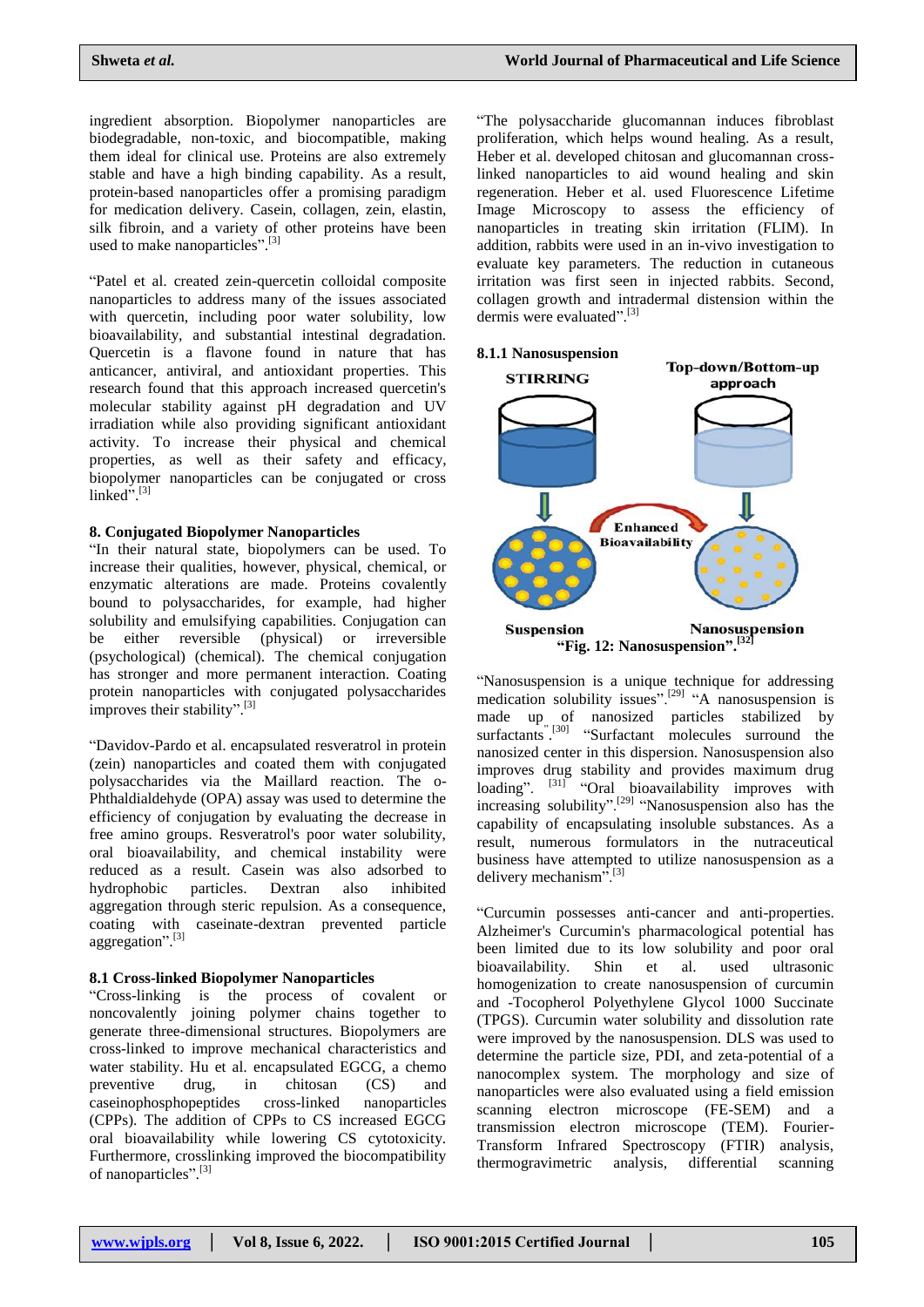calorimetry (DSC) analysis, and X-ray diffraction analysis were all carried out".<sup>[3]</sup>

#### **8.1.2 Graft Copolymers**

"Graft copolymers are polymers made up of two or more monomers. The main chain (backbone) is one monomer that is chemically linked to side chains (branches). The branches may be arranged randomly or evenly throughout the backbone, depending on the synthetic procedures". <sup>[33]</sup> "Grafting is commonly used to change the properties of polymers such wettability, biocompatibility, and mechanical qualities. Grafting can be done using many procedures, such as chemical grafting, live polymerization, photochemical grafting, enzymatic grafting, plasma radiation and radiation grafting".[34]



**"Fig. 13: Graft Copolymers". [37]**

"Gallic acid is a naturally occurring triphenolic molecule with potent antioxidant and apoptotic properties. As a result, Wu et al. used a free radical graft reaction to create a chitosan gallates copolymer. Gallic acid was added to the manufactured system as an antioxidant. The DPPH assay was used to test the copolymer's antioxidant properties. As a result of the increased substitution degree and decreased molecular weight, the grafted copolymer demonstrated increased antioxidant activity".<sup>[3]</sup>

"Furthermore, protocatechuic acid is an antioxidantactive natural phenolic molecule. Traditional Chinese medications contained protocatechuic acid. To increase the antioxidant activity of chitosan, Liu et al. used a cross-linking procedure to graft protocatechuic acid onto it. The grafted system's antioxidant activity was measured using the DPPH and reducing power assays. Folin–Ciocalteu test was used to determine the grafting ratio. SEM was used to examine the morphology and size of nanoparticles".<sup>[3]</sup>

### **8.1.3 Nutraceutical Toxicity**

"The erroneous belief that nutraceuticals are safe because they are either foods or food derivatives is driving growing global usage of nutraceuticals. However, negative effects and toxicity have been recorded repeatedly, not only as a result of ingesting the nutraceutical but also as a result of contamination. Pesticides, other poisonous plants, metals, fertilizers, or even deliberate adulteration with chemical medications could contaminate nutraceuticals".<sup>[35]</sup> "Furthermore, due to the complex structure of herbal products and the inclusion of several phytochemicals, many studies have reported the occurrence of drug-herb interactions following co-administration. Such an interaction could

lead to excessive drug exposure, increasing the risk of toxicity and severe side effects. It may also cause inhibition of the drug efficacy and lower therapeutic outcomes". [36]

"Ginkgo biloba preparations are high in flavonoids and are often used to enhance peripheral circulation in elderly people. Ginkgo biloba is also used to treat dementia, Alzheimer's disease, schizophrenia, and cerebral insufficiency. However, it has been noted that long-term exposure to large doses of Ginkgo biloba extracts is linked to spontaneous bleeding. Ginkgo biloba has also been shown to be carcinogenic in numerous animal experiments".<sup>[3]</sup>

"Green tea extracts also include catechins, which are anticancer compounds. Green tea extracts are also used to treat obesity and metabolic problems, although excessive consumption can cause nephrotoxicity, hepatotoxicity, and reproductive toxicity. Furthermore, caffeine consumption has been linked to anxiety, tachycardia, osteoporosis, and reproductive problems, particularly in young adults. Many other regularly used herbal items, such as cinnamon, aloe vera, and St. John's wort, have been linked to cancer, hepatotoxicity, genotoxicity, and mutagenicity, among other things".<sup>[3]</sup>

### **8.1.4 Nutraceuticals – Drug Interaction**

**"**Interfering with the drug's metabolic route or altering drug transporters could be the nature of the interaction. It is difficult to estimate the incidence of nutraceutical-drug interactions due to the complex nature of nutraceuticals and the lack of pharmacokinetic, pharmacodynamics, and safety investigations. Some of the described interactions may be dangerous and even fatal. Aspirin and some non-steroidal anti-inflammatory medicines, for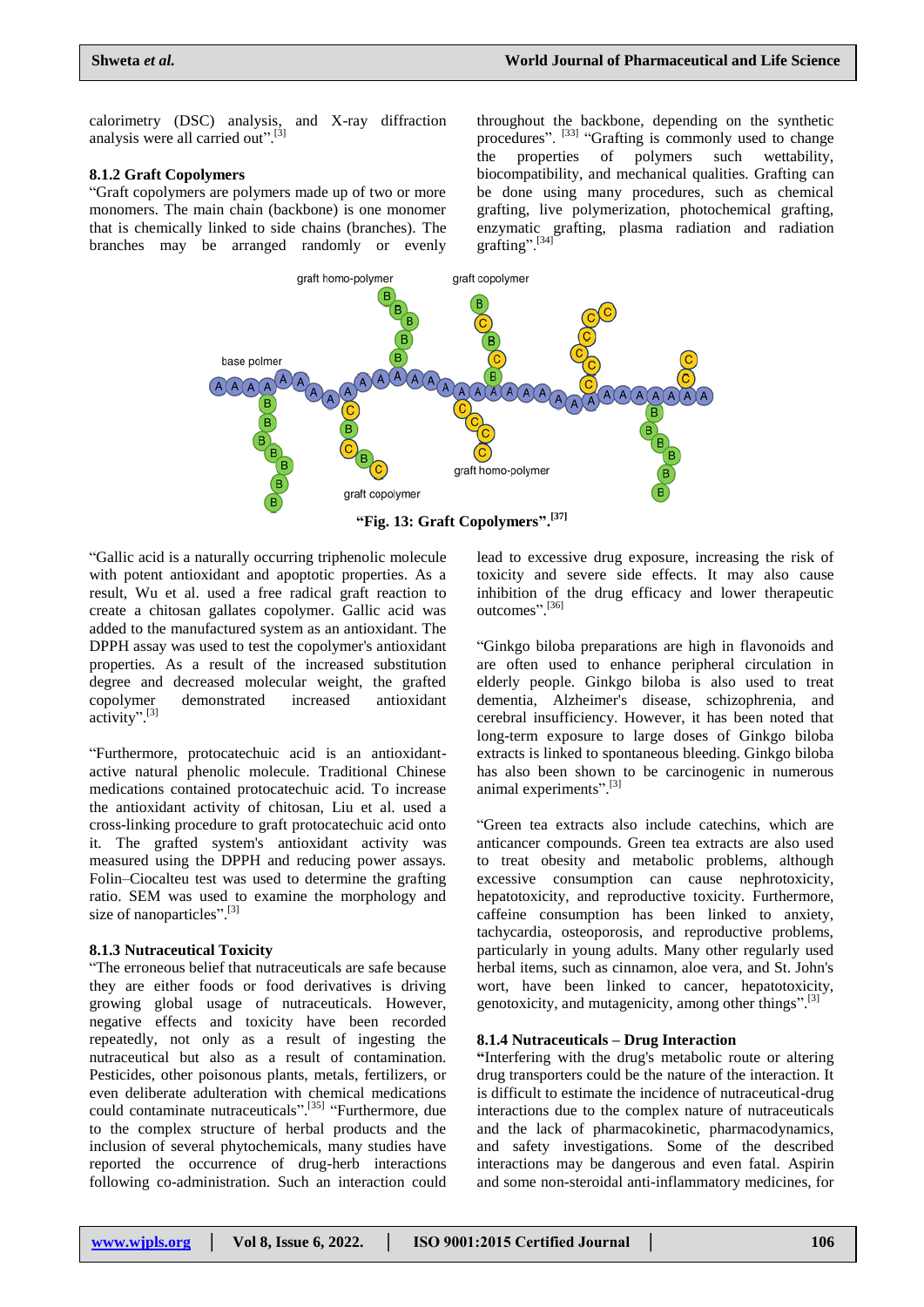example, can interact with herbal remedies that contain ginkgo, turmeric, ginger, ginseng, chamomile, and garlic. As a result of the suppression of platelet aggregation ability, these identified interactions raised the risk of bleeding.

In the liver and small intestine, the cytochrome P450 (CYP) enzymes are one of the most often expressed metabolic enzymes. They also play a role in the metabolism of a variety of medicinal medicines. The herbal extract of Saint John's Wort is one of the most commonly reported nutraceuticals that activates a wide range of CYP, including CYP1A2, CYP2C9, CYP2C19, CYP3A4, and CYP2E1. The induction of these enzymes has the effect of speeding up the metabolism of the medicines eaten. As a result, the medicine is swiftly removed from the body and loses its effectiveness. Treatment failure of antidepressant medicines and loss of oral contraceptive function were also described as side effects of Saint John's Wort.

Another important transporter in drug absorption and disposition is the Organic Anion Transporting Polypeptide receptor (OATP). To discover the interaction between various nutraceuticals and pharmaceutical medications, Iijima et al. conducted a study on 98 medical herbs regularly used in Japan. The function of the intestinal organic anion transporting polypeptide 2B1 (OATP2B1) receptor was shown to be inhibited by less than 20% in 12 herbal species. In addition, seven herbal species increased the receptor's activation by more than 150 percent. As a result, using these herbal products together reduces the absorption and bioavailability of substrate drugs including bosentan, benzyl penicillin, aliskiren, fexofenadine, glibenclamide, unaprostone, statins, and other prescription drugs".<sup>[3]</sup>

### **8.1.5 Nutraceuticals Advanced Delivery Systems Toxicity**

"Nutraceuticals have just begun to be incorporated into nano delivery systems. These sophisticated delivery systems are utilised to improve nutraceutical absorption and bioavailability, provide a targeted and controlled release profile, and improve the stability of phytochemicals that are easily degraded. Because of their distinct, varied chemical and physical properties after nanonization, nano-sized nutraceuticals boost the efficacy of nutraceuticals. The same favourable physicochemical features of nanoparticles, on the other hand, are the primary cause of human toxicity.

The nano delivery system's safety is debatable. Furthermore, there is a scarcity of knowledge and studies on nanosystem absorption, metabolism, distribution, excretion, and toxicity. Understanding the molecular interactions of nanoparticles with biological systems is critical for predicting their mechanism of action and safety. Respiratory illnesses, cardiovascular ailments, carcinogenicity, and lower life expectancy are all major side effects of nano particles. The majority of these

negative effects are believed to be caused by oxidative stress and inflammation caused by nano particles at the molecular level". [38]

"The European Food Safety Authority (EFSA) has proposed a method for determining the toxicity of nanotechnology-based food items and food derivatives. A set of physicochemical parameters to be examined for nanoparticles was recommended in the guidelines titled "Guidance on the risk assessment of the application of nanoscience and nanotechnologies in the food and feed chain." The EFSA's list of parameters included the following:

- Nanoparticles' chemical properties
- Nanoparticle particle size
- Nanoparticle physical properties.
- The nanoparticle morphology
- Mass and particle concentration
- Nanoparticles' particular surface area.
- The chemistry of nanoparticle surfaces.
- The charge on the surface of nanoparticles.
- A nanoparticle's redox potential.
- Solubility and partition characteristics
- Dustiness, viscosity, density, and pour density are all factors to consider.
- Nanoparticles' chemical reactivity.
- Nanoparticles' photocatalytic activity".<sup>[3]</sup>

# **CONCLUSION**

Nutraceutical use is quickly increasing over the world, owing to their stated safety and efficacy. The use of sophisticated nanosized drug delivery systems as a platform for nutraceutical formulation has recently gained traction. The encouraging results gained in terms of bioavailability, safety, targeting, and stability of the nutraceuticals examined have affected this. Nanoparticles, liposomes, phytosomes, nanoemulsions, nanosuspension and other drug delivery methods were used as a result.

Nutraceutical formulation, on the other hand, poses numerous hurdles in terms of efficacy, safety, and regulatory compliance. Concerned institutions were unable to come up with a universal definition. Regulatory agencies to govern and regulate nutraceuticals have yet to be established worldwide. This article presents a literature overview of the most recent state-of-the-art technology in nutraceuticals formulation, as well as a discussion of the potential obstacles and various approaches to address them.

# **REFERENCES**

1. N. Faisal, K. Sujit Varma, "Nutraceuticals and its impact on health care", B. Pharm Projects and Review Article, 2006; 1: 299-331. [http://farmacists.blogspot.com/2009/05/nutraceutical](http://farmacists.blogspot.com/2009/05/nutraceuticals-and-its-impact-on-health.html) [s-and-its-impact-on-health.html.](http://farmacists.blogspot.com/2009/05/nutraceuticals-and-its-impact-on-health.html)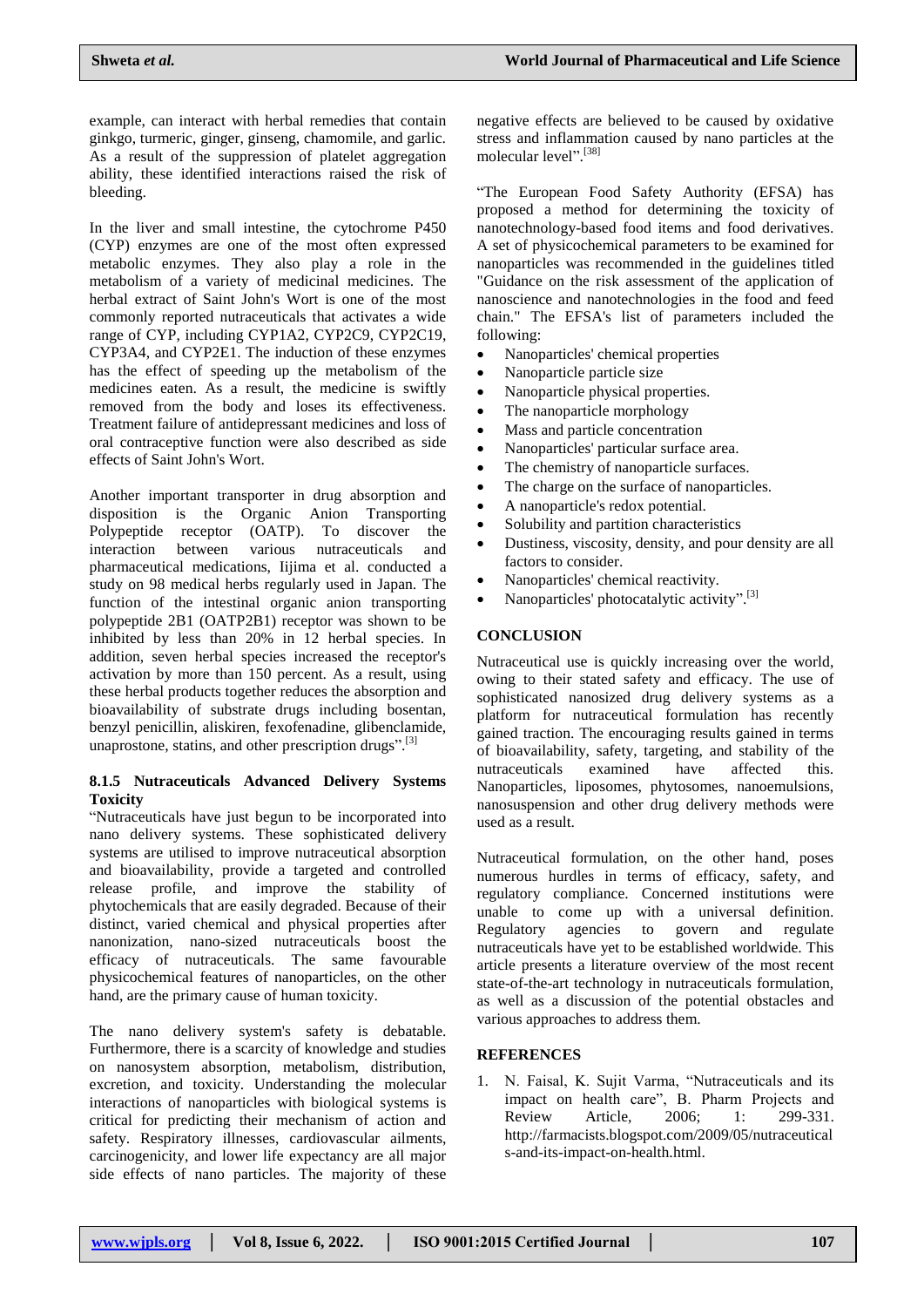- 2. Shilpa P. Chaudhari, Priyatama V. Powar and Mahesh N. Pratapwar, "NUTRACEUTICALS: A REVIEW", 2017; 6(8): 681-739.
- 3. Nada A. Helal, Heba A. Eassa, Ahmed M. Amer, Mohamed A. Eltokhy, Ivan Edafiogho and Mohamed I. Nounou, "Nutraceuticals' Novel Formulations: The Good, the Bad, the Unknown and Patents Involved", BENTHAM SCIENCE, Recent Patents on Drug Delivery & Formulation, 2019; 13:105-156.
- 4. S. Lakshmana Prabu1, T.N.K. SuriyaPrakash, C. Dinesh Kumar, S. Suresh Kumar and T. Ragavendran, "NUTRACEUTICALS: A REVIEW", Elixir Pharmacy, 2012; 46: 8372-8377.
- 5. The Powerful benefits of nutraceuticals On your overall health, jan 22, 2020. [https://jbkwellnesslabs.com/blog/the-powerful](https://jbkwellnesslabs.com/blog/the-powerful-benefits-of-nutraceuticals-on-your-overall-health/)[benefits-of-nutraceuticals-on-your-overall-health/](https://jbkwellnesslabs.com/blog/the-powerful-benefits-of-nutraceuticals-on-your-overall-health/)
- 6. Vedant Sachdeva, Arpita Roy and Navneeta Bharadvaja, "Current Prospects of Nutraceuticals: A Review", BENTHAM SCIENCE, Current Pharmaceutical Biotechnology, 2020; 21: 884-896.
- 7. Zaki NM. Progress and problems in nutraceuticals delivery. J. Bioeq Bioavail, 2014; 6(3): 75.
- 8. Rakotoarisoa M, Angelova A. Amphiphilic nanocarrier systems for curcumin delivery in neurodegenerative disorders. Medicines (Basel), 2018; 5(4): E126.
- 9. Hong Z, Xu Y, Yin JF, Jin J, Jiang Y, Du Q. Improving the effectiveness of (-)-epigallocatechin gallate (EGCG) against rabbit atherosclerosis by EGCG-loaded nanoparticles prepared from chitosan and polyaspartic acid. J Agric Food Chem, 2014; 62(52): 12603-9.
- 10. Jeevanandam J, Barhoum A, Chan YS, Dufresne A, Danquah MK. Review on nanoparticles and nanostructured materials: History, sources, toxicity and regulations. Beilstein J Nanotechnol, 2018; 9: 1050-74.
- 11. Hadian Z. A Review of nanoliposomal delivery system for stabilization of bioactive omega-3 fatty acids. Elect Physician, 2016; 8(1): 1776-85.
- 12. Ibrahim Khan, Khalid Saeedb, Idrees Khanc, Nanoparticles: Properties, Applications and Toxicities, Arabian Journal of Chemistry, 2017; 1-8. doi[: http://dx.doi.org/10.1016/j.arabjc.2017.05.011](http://dx.doi.org/10.1016/j.arabjc.2017.05.011)
- 13. Benedette Cuffari, How Safe are Nanoparticles for Our Environment?, 2017. [https://www.azonano.com/article.aspx?ArticleID=46](https://www.azonano.com/article.aspx?ArticleID=4620) [20](https://www.azonano.com/article.aspx?ArticleID=4620)
- 14. John B. Christoforidis, Susie Chang, Angela Jiang,2Jillian Wang, and Colleen M. Cebulla, Intravitreal Devices for the Treatment of Vitreous Inflammation, Hindawi Publishing Corporation, Mediators of Inflammation, 2012; 1-8.
- 15. Zahmakıran M, Özkar S. Metal nanoparticles in liquid phase catalysis: From recent advances to future goals. Nanoscale 2011; 3(9): 3462-81.
- 16. Bouwmeester H, Dekkers S, Noordam MY, et al. Review of health safety aspects of nanotechnologies

in food production. Regul Toxicol Pharmacol 2009; 53(1): 52-62.

- 17. Otunola GA, Afolayan AJ, Ajayi EO, Odeyemi SW. Characterization, antibacterial and antioxidant properties of silver nanoparticles synthesized from aqueous extracts of Allium sativum, Zingiber officinale, and Capsicum frutescens. Pharmacogn Mag, 2017; 13(Suppl 2): S201.
- 18. Michael G. Taylor et al, How do you build a metal nanoparticle?, 10 July 2017.
- 19. [https://phys.org/news/2017-07-metal-nanoparticle.](https://phys.org/news/2017-07-metal-nanoparticle.html) [htmlS](https://phys.org/news/2017-07-metal-nanoparticle.html)un C, Xu C, Mao L, Wang D, Yang J, Gao Y. Preparation, characterization and stability of curcumin-loaded zein-shellac composite colloidal particles. Food Chem, 2017; 228: 656-67.
- 20. Lei Dai, Cuixia Sun, Di Wang, Yanxiang Gao, The Interaction between Zein and Lecithin in Ethanol-Water Solution and Characterization of Zein– Lecithin Composite Colloidal Nanoparticles, PLOS ONE, 2016: 1-20.
- 21. Bourbon AI, Pinheiro AC, Cerqueira MA, Vicente AA. In vitro digestion of lactoferringlycomacropeptide nanohydrogels incorporating bioactive compounds: Effect of a chitosan coating. Food Hydrocolloids, 2018; 84: 267-75.
- 22. Franco Alhaique, Pietro Matricardi, Chiara Di Meo, Tommasina Coviello, Elita Montanari, Polysaccharide-based self-assembling nanohydrogels: An overview on 25-years research on pullulan, Journal of Drug Delivery Science and Technology, Vol. 30, Part B, 2015; 300-309. [https://en.wikipedia.org/wiki/Liposome.](https://en.wikipedia.org/wiki/Liposome)
- 23. Sebastián Scioli Montoto, Giuliana Muraca, María Esperanza Ruiz, Solid Lipid Nanoparticles for Drug Delivery: Pharmacological and Biopharmaceutical Aspects, frontiers in molecular bioscience, Oct 2020; 4. [https://doi.org/10.3389/fmolb.2020.587997.](https://doi.org/10.3389/fmolb.2020.587997)
- 24. Monica Rivera, Pablo E Vivas-Mejia, Nanoparticles as Drug Delivery Systems in Cancer Medicine: Emphasis on RNAi-Containing Nanoliposomes, Pharmaceuticals, 6(11); 2013: 1361-1380.
- 25. Yi J, Fan Y, Yokoyama W, Zhang Y, Zhao L. Thermal degradation and Iisomerization of betacarotene in oil-in-water nanoemulsions supplemented with natural antioxidants. J Agric Food Chem, 2016; 64(9): 1970-6.
- 26. Luo X, Zhou Y, Bai L, Liu F, Deng Y, McClements DJ. Fabrication of beta-carotene nanoemulsionbased delivery systems using dual-channel microfluidization: Physical and chemical stability. J Colloid Interface Sci., 2017; 490: 328-35.
- 27. Tolulope Joshua Ashaolu, Nanoemulsions for health, food, and cosmetics: a review, Environmental Chemistry Letters, 2021; 19: 3381– 3395.
- 28. Patel VR, Agrawal YK. Nanosuspension: An approach to enhance solubility of drugs. J Adv Pharm Technol Res., 2011; 2(2): 81-7.
- 29. Rabinow BE. Nanosuspensions in drug delivery. Nat Rev Drug Discov, 2004; 3(9): 785-96.